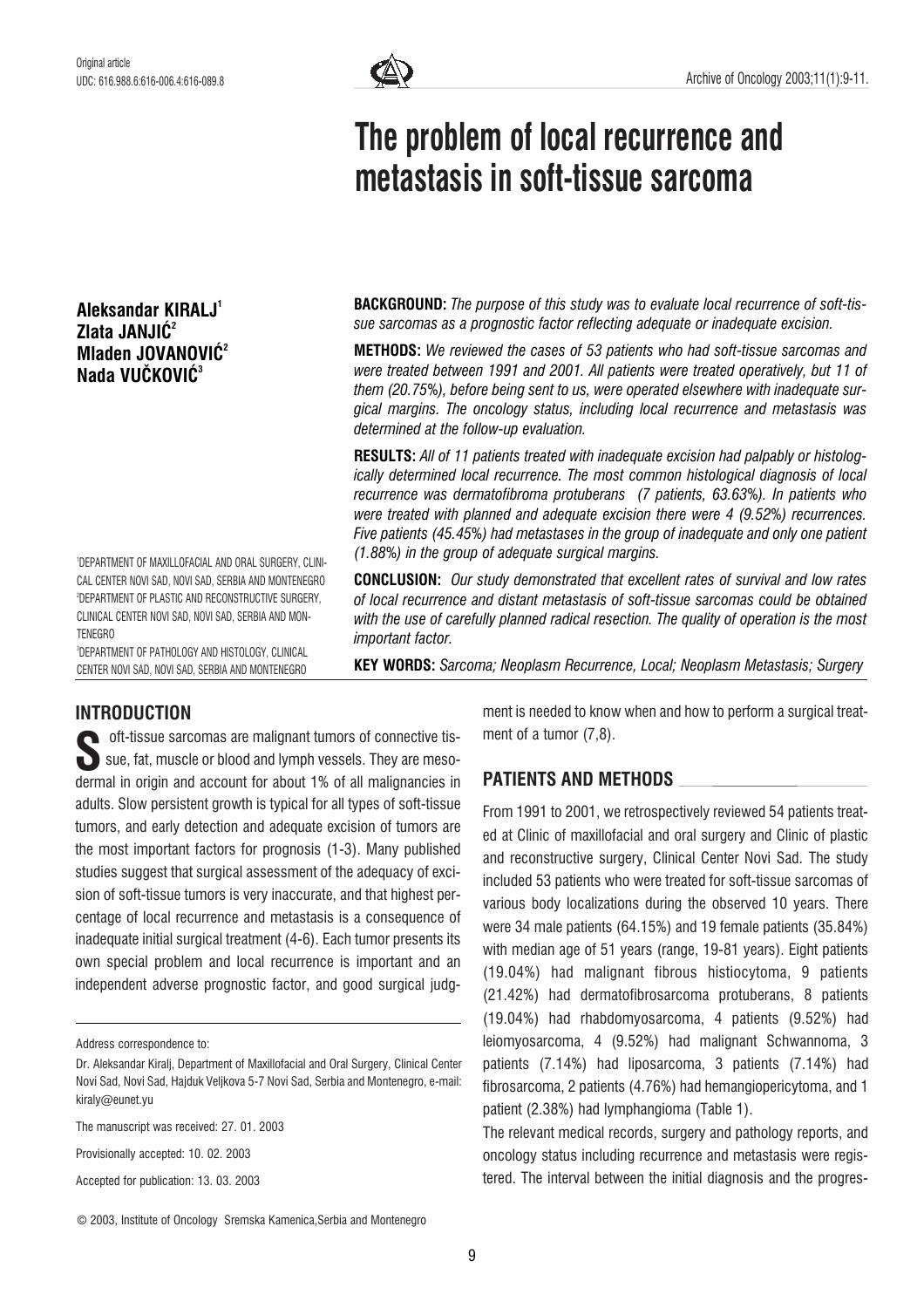|  | <b>Table 1.</b> Distribution of lesions by histological type, stage and recurrence |  |  |  |  |  |
|--|------------------------------------------------------------------------------------|--|--|--|--|--|
|--|------------------------------------------------------------------------------------|--|--|--|--|--|

| Histological type        | N              | %     | Inicial<br>stage | Ν              | %     | Recurr.   | N | $\frac{9}{6}$            |
|--------------------------|----------------|-------|------------------|----------------|-------|-----------|---|--------------------------|
| <b>Malignant Fibrous</b> | 8              | 19.04 | II A             | $\overline{2}$ | 4.76  |           | 0 |                          |
| Histiocytoma             |                |       | III A            | 2              | 4.76  | +         |   | 2.38                     |
|                          |                |       | III B            | 4              | 9.52  | $\ddot{}$ |   | 4.76                     |
| <b>DFSP</b>              | 9              | 21.42 |                  |                |       | ٠         | 0 | ٠                        |
| Rhabdomyosarcoma         | 8              | 19.04 | II B             | 3              | 7.14  | -         | 0 | $\sim$                   |
|                          |                |       | III A            | 5              | 11.90 | ٠         | 0 | ٠                        |
| Leiomyosarcoma           | 4              | 9.52  | III A            | 3              | 7.14  | ٠         | 0 | $\overline{\phantom{a}}$ |
|                          |                |       | III B            |                | 2.38  |           | 0 | $\ddot{\phantom{a}}$     |
| Malignant                | 4              | 9.52  | II <sub>B</sub>  |                | 2.38  | ٠         | 0 | ٠                        |
| Schwannoma               |                |       | III B            | 3              | 7.14  | ä,        | 0 | ٠                        |
| Liposarcoma              | 3              | 7.14  | II A             | 2              | 4.76  | ٠         | 0 | ۰                        |
|                          |                |       | II B             |                | 2.38  | ٠         | 0 | ٠                        |
| Fibrosarcoma             | 3              | 7.14  | III A            |                | 2.38  |           | 0 | ÷.                       |
|                          |                |       | III B            | 2              | 4.76  | $\ddot{}$ |   | 2.38                     |
| Hemangiopericytoma       | $\overline{c}$ | 4.76  | II B             |                | 2.38  | ٠         | 0 | ۰                        |
|                          |                |       | III A            |                | 2.38  | ۰         | 0 | ۰                        |
| Lymphangioma             |                | 2.38  | III B            |                | 2.38  |           | 0 |                          |

sion of the diseases was recorded. Unfortunately, there were no data of initial stage of primary tumor for patients operated elsewhere. Patients who had primary surgery at our Clinics were staged according to the system of American Joint Committee for Cancer Staging and the system of the Musculoskeletal Tumor Society (3,4,9,10). Our surgical procedures were designed to remove the complete lesion with a cuff of surrounding normal tissue (the operation well-known as "radical" or "wide" resection), and the second phase of the procedure was reconstructive operation. Large defects were closed by local rotational skin or musculocutaneus tissue transfers, and split-thickness skin graft. Patients with inadequate primary surgery performed elsewhere had a second operation for the purpose of complete re-excision and reconstruction of defects.

#### RESULTS

Out of 54 patients with soft-tissue sarcoma from the observed period 1991-2001, local recurrences were noticed in 15 patients (28.30%) and distant metastases were shown in 6 patients (11.32%). Local recurrence occurred in all 11 patients (100%) patients who had surgical procedure in other hospitals. The most common histological type was dermatofibroma protuberans (7 patients, 63.63%), followed by malignant fibrous histiocytoma (3 patients, 27.27%) and one fibrosarcoma (9.09%). The local recurrence was represented in a group of patients with adequate ("wide", "radical" or "compartment") tumors excision (4 patients, 9.52%). The histological types of sarcomas are presented in Table 1. At the time of our study there were 6 patients (11.32%) with distant metastases. Five (45.45%) of them were in a group with unplanned or inadequate operation. Only one patient (1.88%) in a group with adequate excision had a distant metastasis (Table 2). The majority of patients (9 patients, 81.81%) from the group with inadequate surgery had local recurrence in early postoperative period (from 1 month to 1 year). In a group with adequate surgery local recurrence occurred from 1 to 9 years (Table 3).

Table 2. Distribution of distant metastases in according to histological type

| Histological type  | Site of metastases |    | %    |
|--------------------|--------------------|----|------|
| Malignant fibrous  | <b>Brain</b>       |    | 1.88 |
| histiocytoma       | Lung               |    | 3.77 |
| <b>DFSP</b>        | Lung               | 2* | 1.88 |
| Hemangiopericytoma | Brain              |    | 1.88 |

Table 3. Distribution by time of appearance local recurrence

| Time                    |          | $\frac{0}{6}$ |
|-------------------------|----------|---------------|
| To 1 month              | ۰        |               |
| From 1 month to 1 year  |          | 60.00         |
| From 1 year to 2 years  | $2 + 1*$ | 20.00         |
| From 2 years to 5 years | 1*       | 6.66          |
| From 5 years to 9 years | 1∗       | 6.66          |

#### DISCUSSION

Over the last twenty years, the treatment of sarcomas has developed from simple excision to "wide en block" resection and to planned "compartment resection" (4-6). Recently, many authors have been suggesting that sarcomas can often be treated with operative intervention alone, with good results (1,5,7). Technically, most soft-tissue sarcomas are easy to treat, especially those with superficial localization (7-9). The evaluation and treatment of all patients with soft-tissue tumors must be highly individualized.

The problem of treating sarcomas is a persistent one. Effective management depends on the knowledge of classification and staging of soft-tissue tumors, and consistent use of strategy for evaluation and treatment. Some of the surgeons are not willing to risk the damage of vital structures and perform operations with limiting margins (6,8,9). Soft-tissue sarcomas have not a true capsule and "marginal excision" is a wrong operative intervention, because the chance of local recurrence and metastasis are higher (8,9). Loss of functions is sometimes inevitable but it is a price for curing (7,8,9). After large operative intervention, huge defects must be covered by a tissue transplantation or microscopic surgical procedure. Several of these soft-tissue tumors singularities require further explantation but surgical techniques up to date are clear (2,4,5,9). Local recurrence indicates poor general prognosis, i.e. development of metastases and poor survival (4,5,8,9). The presence of positive surgical margins is highly associated with development of recurrence. In a large study published by Beaty, which included 271 patients with malignant fibrous histiocytoma, positive surgical margins were associated with a 39% local recurrence rate compared to 17% in patients with negative margins (5). Because metastases are more likely to occur after local recurrence, primary re-excision is recommended for incompletely excised soft-tissue sarcomas having in mind an incidence of metastases of 53% in recurrent tumors (5,9).